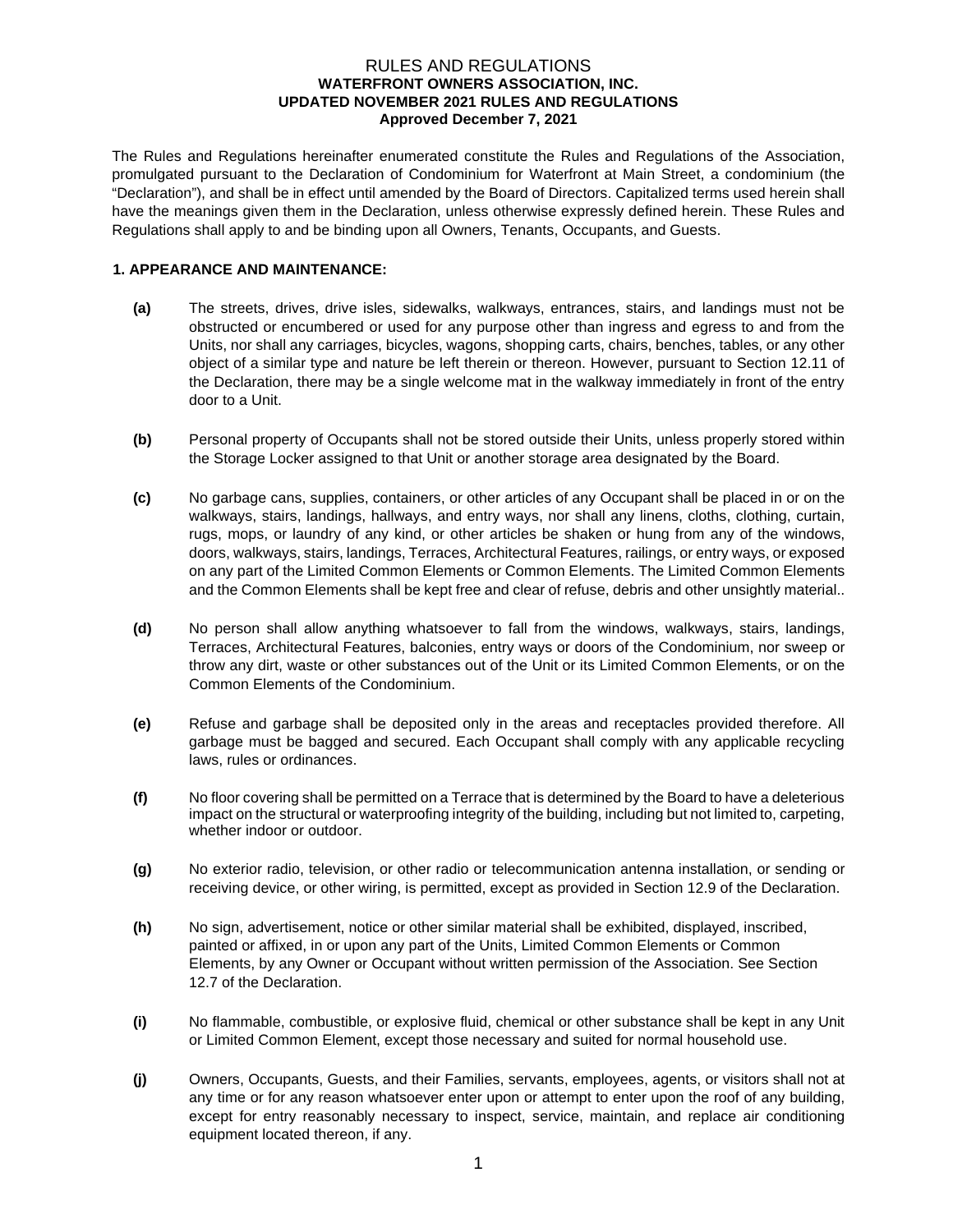**(k)** All blinds, drapes, curtains, shutters, shades, and other window treatments that are or may be visible from outside a Unit must be white or off-white in color, unless otherwise expressly approved in writing by the Board, and the Board shall not approve any color that does not harmonize with the exterior appearance of the building. No reflective film or coating is permitted on any such window. However, Architectural Review Committee approved white or frosted window film is allowed on front door sidelight windows. See Section 11.4(e) of the Declaration.

**2. ALTERATION OF CONDOMINIUM:** Owners are specifically cautioned that their right to make any addition, change, alteration, or decoration to their Unit or the exterior appearance of any portion of the Condominium is subject to the provisions of the Declaration of Condominium, and is also subject to prior approval of the Board and the Modifications Committee of the Community Association. For example, no Owner may install screen doors, paint any exterior surface, or apply any type of film or covering to the inside or outside of window or door glass without the prior approval of the Board and the Modifications Committee. All such additions, changes or alterations must be presented in writing to the Board of Directors for approval, accompanied by written plans when requested or drawings and specifications. The Board of Directors may approve such requests only if the Association is protected against, or indemnified as to, construction liens and/or claims arising from such work. If the Board approves of any such alteration, the request must then be forwarded to the Community Association for approval by the Modifications Committee. See Article 11 of the Declaration.

## **3. USE RESTRICTIONS:**

- **(a)** No Occupant shall make or permit any disturbing noises by himself, his Family, servants, employees, agents, Guests, or licensees, nor do or permit anything by such persons that will interfere with the rights, comforts or convenience of other Occupants. All sound, including without limitation, talking, singing, television, radio, tape, disc or record player, power tools or devices, or musical instrument, shall be maintained at such a volume that the sound is not audible outside the Unit from which the sound emanates.
- **(b)** No exterior radio, television, or other radio or telecommunication antenna installation, or sending or receiving device, or other wiring, is permitted, except as provided in Section 12.9 of the Declaration.
- **(c)** Children of Occupants or Guests shall at all times be directly supervised by, and the responsibility of, their parent(s), or another responsible adult. Full compliance with the Condominium Documents and the Rules and Regulations is required of children. Playing is not permitted in any of the hallways, stairways, balconies, elevators, lobbies, vehicle parking areas, or other areas where it could be disturbing to Occupants, and loud noises will not be tolerated.
- **(d)** Quiet shall be maintained from 11:00 p.m. until 8:00 a.m., but at all times Occupants must be considerate of their neighbors.
- **(e)** No radio, television, or other electronic equipment shall be permitted in any Unit if it interferes with radio, television, or other telecommunication reception of another Unit.
- **(f)** The Common Elements shall not be obstructed, littered, defaced or misused in any manner.
- **(g)** The Owner of a Unit is liable for any injury or damage caused by any object falling or blown from his Terrace or from an adjacent Architectural Feature, if the Owner or other Occupant placed such item on the Architectural Feature. The Association reserves the right to require any item placed or stored on any Terrace that is not screened to be secured if the item might be a safety hazard.
- **(h)** Watering of plants and sweeping or mopping of Terraces shall be carried out so as not to bother Occupants in lower Units or common areas. Hosing of Terraces is allowed per a schedule approved by the Board. The schedule will be posted on the Association website calendar.
- **(i)** Skateboarding, roller boarding or roller skating on the walkways, driveways, or in hallways or in parking areas is prohibited.
- **(j)** No glass of any kind will be permitted in the pool area. Any food or liquid refreshments consumed near the pool area must be in non-breakable containers.
- **(k)** Boating, fishing, and other use of Lake Uihlein must comply with the rules of the District, as they may be amended from time to time.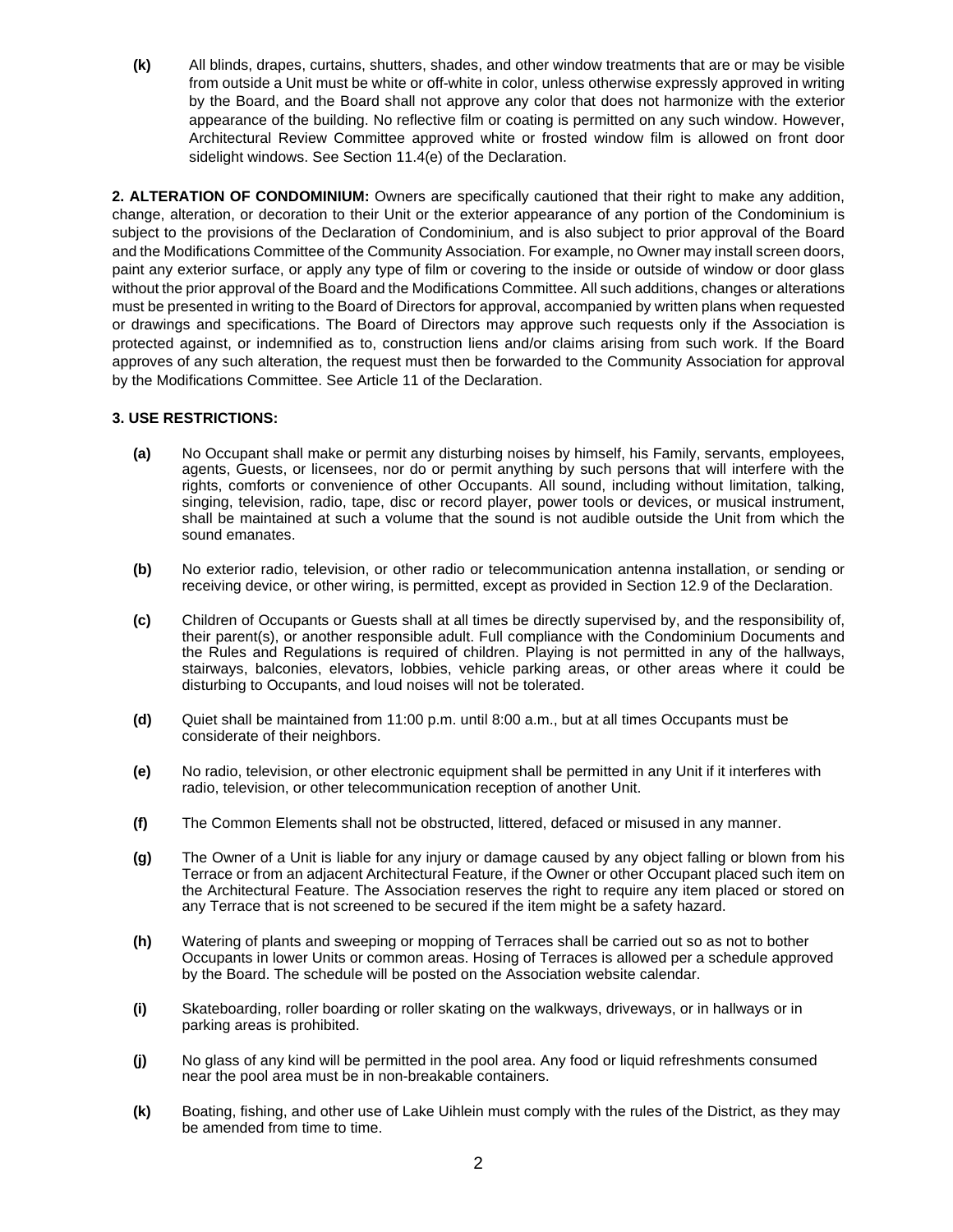**4. ACCESS TO UNITS:** The Association is entitled to access to the Units pursuant to Section 11.8 of the Declaration. It is each Owner's responsibility to make sure the Association has a pass key or duplicate key to the Unit. If there is a security system or other access code or device, the Owner shall provide the Association with such code or other information as is necessary for the Association to enjoy access to the Unit. The locks of each Unit are not to be changed or altered without providing the Association with a duplicate key.

**5. ABSENCE OF OWNER:** Any Owner who plans to be absent from his Unit for an extended period of time must prepare his Unit prior to his departure in the following manner:

- **(a)** By removing all furniture, plants and other objects from around the outside of the Unit, including the Terrace; and
- **(b)** By designating a responsible caretaker to care for, monitor, and inspect his Unit, and to report or address, as appropriate, any damage caused by storms, hurricanes, winds or other violent acts of nature, any leaks or other water intrusion or problems, and the settings and operation of equipment to control temperature and humidity, in order to inhibit growth of mold and mildew. The Manager and the Association shall be provided with the name of each Owner's aforesaid designated caretaker.

**6. PETS:** No pet shall be allowed to roam on the Condominium Property, all pets to be on a leash or be carried. Occupants or other persons accompanying pets shall promptly pick up and properly dispose of any excrement left by a pet. The Board may order that any pet which is an unreasonable source of annoyance to the residents of the Condominium, whether because of barking, aggressive behavior or otherwise, be removed from the Condominium. All pet owners must register their pet(s) with the Board prior to occupancy. Feeding of birds, raccoons, or other wild animals, or maintaining a bird feeder station on Common Elements, is prohibited. Guests shall not be permitted to bring pets onto the Condominium Property. Service Animals are not pets and are therefore not bound by pet restrictions, but any service animal entering upon Condominium Property must be approved by the board as a disability accommodation and said animal must not become a nuisance. No domestic birds of a variety that will emit sounds that could be heard in other Units can be kept in a Unit. See Section 12.3 of the Declaration.

See Section 12.3 of the Declaration for additional requirements, which include:

- a) It is expressly understood and agreed by all Owners that the keeping of pets within the Condominium is a privilege and not a right.
- b) Maximum of two household pets.
- c) Maximum weight: 40 pounds.
- d) Dangerous dog breeds, purebred or mix, may not be kept or maintained within the Condominium Property at any time. Declaration 12.3 includes a list and provides additional details.
- e) In no event shall there be at any time any reptile, rodent, poultry, amphibians, or swine permitted on the Condominium Property.
- f) The Board has the authority to impose a "Pet Fee" against any Owner desiring to keep a pet on the Condominium Property and such fee may, in the discretion of the Board, be adjusted at any time.

To prevent malodors, damage, and unnecessary repair and cleaning expense, pets are not allowed in landscaped areas (such as flower beds, mulched beds, rock or other hardscaped areas,and other planted areas), in or around the clubhouse, or the pool area.

The designated dog walk areas are the three grass areas described below:

- a. Along the lake, on the west side of the parking lot,
- b. Along the front wall on the south side of the parking lot, and
- c. On the south side of building 3, near the movie theatre.

Solid pet waste is to be picked up, bagged, and disposed of at any pet waste station. Pet waste stations dispense bags for this purpose. Do not place pet waste, even if bagged, in any other Association trash can.

If a waste accident occurs, for example, inside a building (including elevators, lobbies, walkways, and stairwells), or on a sidewalk, driveway or parking space, all waste must be promptly picked up, and the affected areas cleaned or washed.

## **7. VEHICLE RESTRICTIONS:**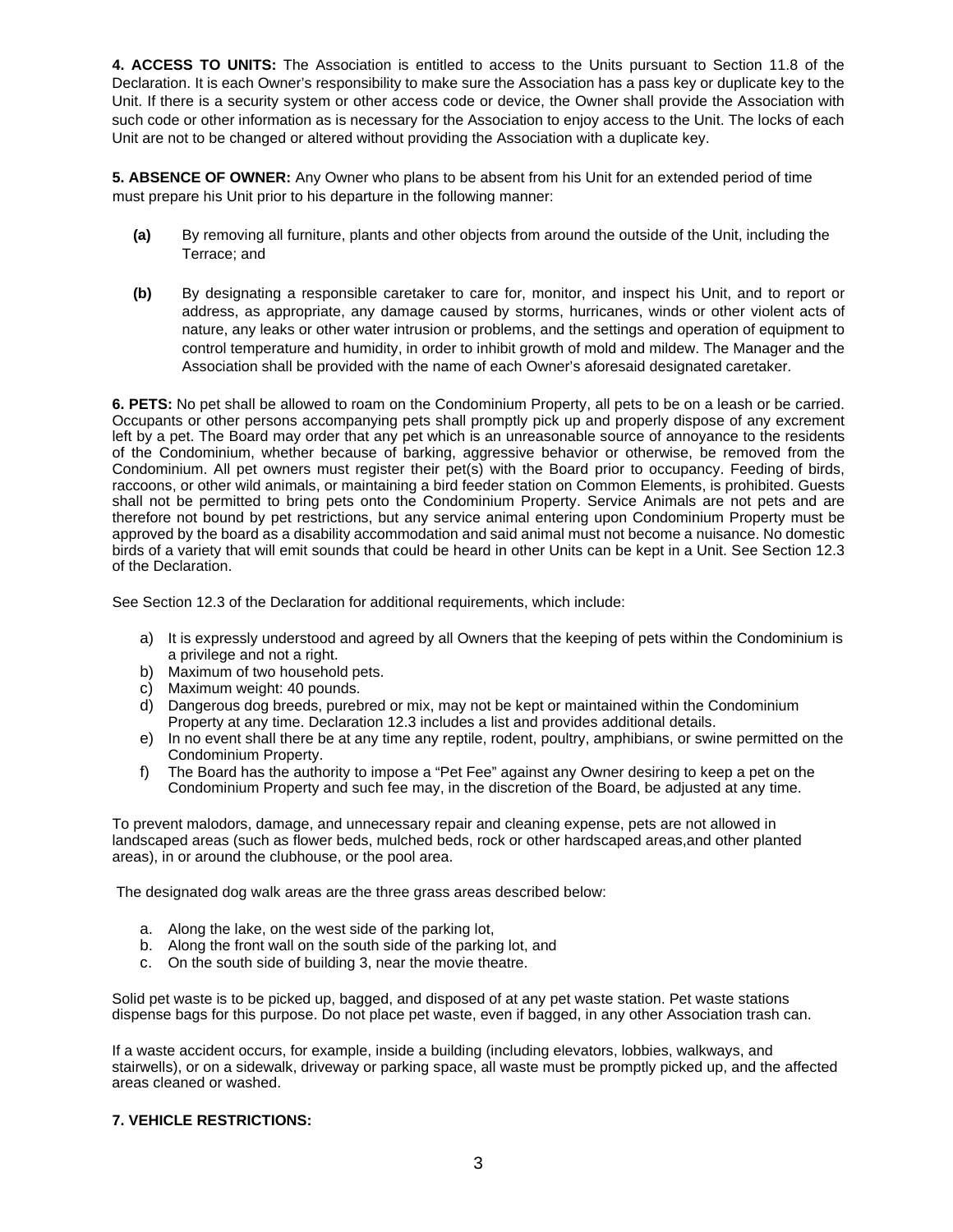- **(a)** LCE Covered Parking Spaces and Common Element parking spaces have been provided for the parking of Vehicles of Occupants and their Guests. Driveways and other paved areas are not intended for the parking or storage of Vehicles, and parking of Vehicles on the Condominium Property is not permitted, except as expressly provided in the Declaration. Any Vehicle parked in violation of the parking restrictions is subject to towing, with the owner of the Vehicle responsible for all costs of towing. See Section 12.5 of the Declaration for details on the classification of Vehicles and where permitted Vehicles must be parked.
- (b) Recreational vehicles including trailers, campers, motor homes, boat trailers, camper vans, conversion vans, and camper cabs may not be parked, kept or stored anywhere on Condominium Property. See Declaration 12.5 (a) & 12.5 (d).
- **(b)** No repairs or maintenance of Vehicles may be performed, except emergency repairs. Vehicles may not be washed on Condominium Property.
- **(c)** Oil or fluid leaks onto a Covered Parking Space floor, open parking space or other area are the responsibility of the owner of the Vehicle causing the leak. Any damage from oil or other such leaks will be repaired at the expense of the Owner of the Unit from which the offending Vehicle originated.
- **(d)** Bicycles may not be kept or stored on a Terrace or in any hallway, entry, or Common Element parking space, but must be kept and stored inside the Unit, its Storage Locker, or its covered garage parking space. See Declaration 12.5 and 12.6 for additional requirements.
- **(e)** Owners, Tenants, Guests and other Occupants, shall observe traffic directional signals, and one way signs at all times.

**8. COVERED PARKING SPACES:** Covered Parking Spaces are intended for the purpose of parking Vehicles. Bicycles, folding shopping carts, and powered medical mobility devices (such as powered wheelchairs) are allowed to be stored by Unit Owners in their appurtenant Covered Parking Spaces between the tire stop and end wall provided that (1) all tires touch the ground, (2) usability or safety of an adjacent Covered Parking Space is not adversely affected, and (3) the parked Vehicle does not protrude into the drive serving the Covered Parking Spaces. See Declaration Sections 12.5 Vehicles; Parking and 12.6 Covered Parking Spaces for additional requirements.

**9. TERRACES:** Electric grills (but not gas or charcoal grills) that meet all applicable fire codes are permitted on the Terraces of a Unit, provided there is adequate ventilation so that such use will not interfere with Occupants of adjacent or other nearby Units. The Occupant is responsible for monitoring the use of same, and shall be responsible for any damage caused by such grill. If the Board determines that the grill on the Terrace of any Unit is not properly operated or monitored, or that it is causing excessive smoke or flames, or that the Terrace is not adequately ventilated, then the Board may require that such grill be removed. Per East Manatee Fire Rescue District's March 31, 2021 letter, electric grills may not exceed 200 square inches. See Section 12.10 of the Declaration.

**10. DESIGNER AND CONTRACTOR IMPROVEMENT REGULATIONS.** This Section sets forth certain rules and regulations (collectively, the "Improvement Regulations"), which are applicable to any construction, alterations, decorating, remodeling, repair, renovation, or other work upon or within a Unit by, or on behalf of, an Owner or other Occupant (an "Owner Project"). Each Owner shall be fully responsible to ensure that all contractors and others involved in an Owner Project (a "Contractor") are provided with a copy of the Improvement Regulations. To the extent applicable, the Improvement Regulations shall also apply to deliveries to a Unit.

### **Failure to abide by these procedures may lead to excluding those hired from further work on the property.**

- **(a) Owner Requirements Prior to Starting Work.** No Owner Project may be commenced until the Owner has record title and ownership of the Unit. If the Owner Project involves any Improvements subject to Chapter 713, Florida Statutes, then a Notice of Commencement, in compliance with Section 713.13, must be prepared, executed, and recorded in the Manatee County Clerk's office, and be posted as required by law prior to commencement of the Owner Project. If requested, the Association shall provide the statutory form of notice of commencement to an Owner.
- **(b) Association Forms.**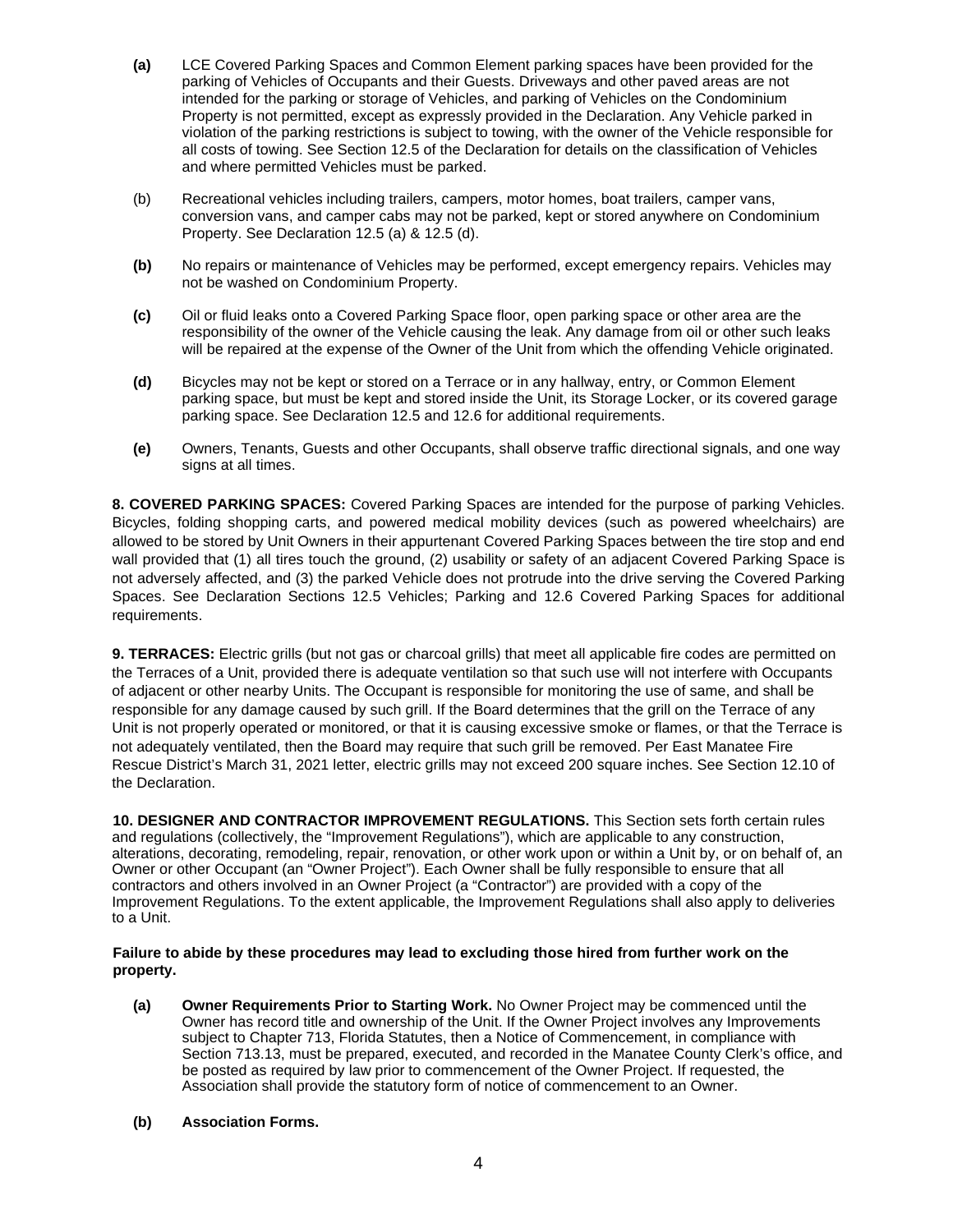(1) Together with the application as required by Section 11.4 (g) of the Declaration, the Owner must provide the Association with the names of all Contractors and others who will carry out an Owner Project, and the dates for such work. Such information shall be provided on a form obtained from the Association (a "Unit Access Authorization - Entry Form"), which shall list each Contractor's name, be signed by the Owner or the Owner's authorized agent, and be filed with the Association prior to the commencement of work on the Owner Project. Such form shall also list the name(s) of any person(s) who will or have been given a key to the Unit in order to implement the Owner Project. NOTE: The Association is neither responsible for, nor permitted to, provide access to a Unit to those persons implementing an Owner Project.

(2) For all deliveries of items or materials to a Unit that will require more than one "move" in an elevator, whether associated with an Owner Project or not, the Owner must complete a "Move-In/Delivery Procedure Form," listing the date and time of expected deliveries, and identifying the person or company making the delivery, which form must be filed with the Association prior to the delivery.

(3) Prior to commencement of work on an Owner Project, an Owner must submit to the Association, on a form reasonably acceptable to the Association, the written agreement of such Owner's Contractor(s) that it has received a copy of these Improvement Regulations, and that it agrees to be bound by such Improvement Regulations, including any indemnifications and liability for expenses set forth herein.

**(c) Parking and Access.** All Contractors, service contractors, service representatives, and movein/delivery vehicles are limited to guest parking spaces located in front or adjacent to the building on a first-come, first-serve basis.

Access to and from the building, common grounds, walkways, and drives shall not be obstructed.

**(d) Deliveries and Work Hours.** Delivery of materials and work on an Owner Project shall take place only Monday through Saturday, 8:00 AM to 5:00 PM. Such time limits shall be strictly observed.

### **NO SUNDAY, HOLIDAY OR EVENING WORK DELIVERIES ARE PERMITTED.**

The foregoing restrictions shall not apply to emergency repairs.

**(e) Elevator Usage.** All designers and Contractors should coordinate and schedule deliveries carefully and communicate scheduling with ample time to avoid delays. Contractors must provide hand trucks and small dollies for movement of materials. The Owner is responsible to observe the weight and size restrictions of elevators. Any unnecessary shutdowns will delay the delivery progress in the building and subject the Owner to additional expenses in the event of damage.

The following are the approximate dimensions of elevators in the Condominium.

| Approximate Dimensions | Door  | Cab Interior |
|------------------------|-------|--------------|
| Height                 | 8'    | 9'           |
| Depth                  |       | 5' 4"        |
| Width                  | 3'5'' | 6'9''        |
| Diagonal               |       | 12'          |
| Weight                 |       | 2500 lbs     |

**NOTE:** Dimensions will be slightly smaller due to protection on elevator walls.

#### **(f) Remodeling/Support Costs.**

(1) Prior to commencement of an Owner Project, and prior to moving into a Unit, the Owner shall be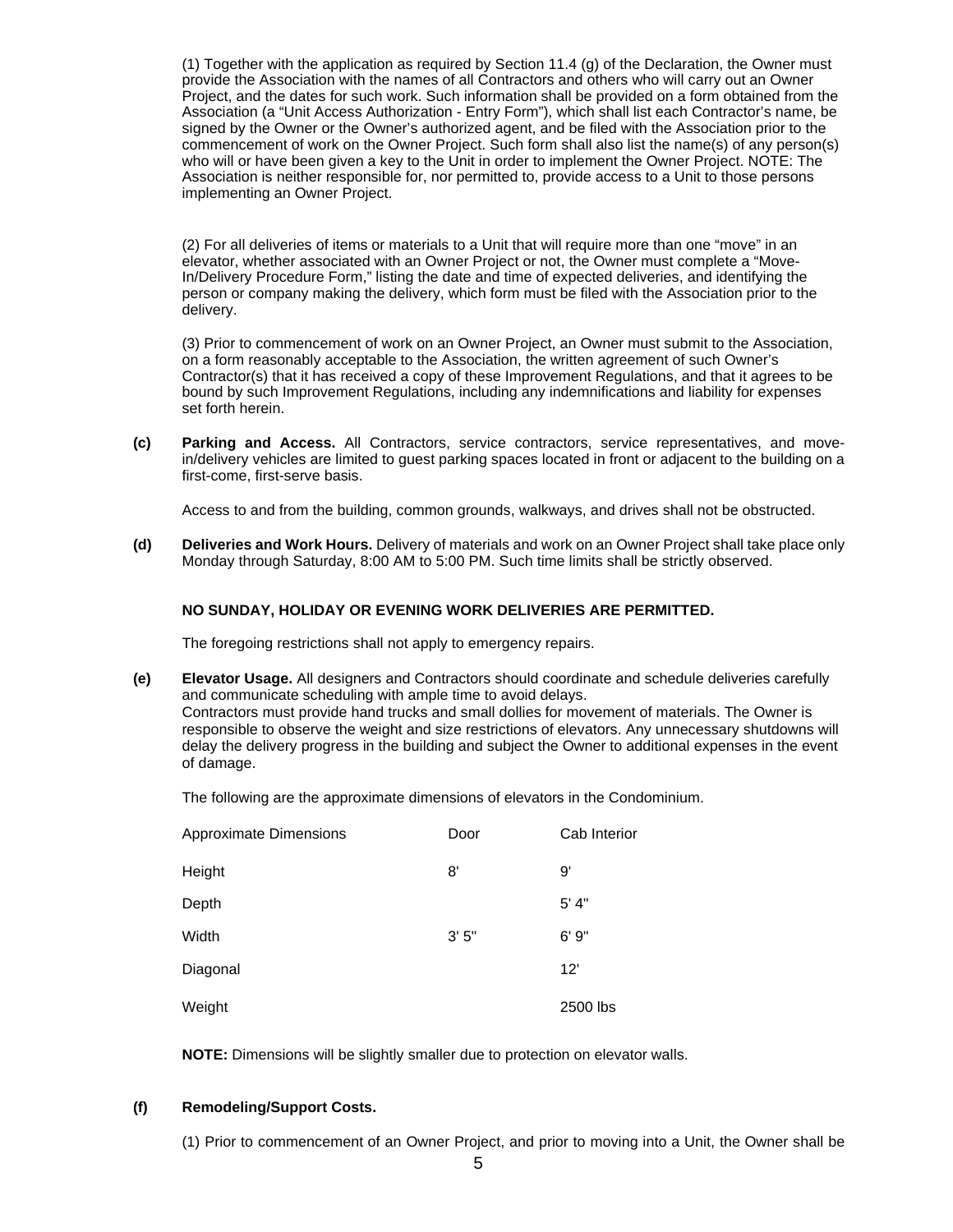required to pay a refundable deposit to the Association to help defray and pay for any damage caused to the building or other Common Elements during move-in or carrying out of the Owner Project. The deposit shall be \$500, or such greater amount as the Board may determine, at any time, in its sole discretion, due to the type, size, or scope of the Owner Project. After first deducting any expenses incurred by the Association for repairs, cleanup, or trash removal, the deposit will be returned to the Owner at the conclusion of the Owner Project or move-in, and inspection by the Association or its representative. The deposit check is to be made out to Waterfront Owners Association, Inc.

#### **NOTE: IF THERE ARE DAMAGES TO THE BUILDING OR OTHER COMMON ELEMENTS, OR THE ASSOCIATION INCURS OTHER COSTS IN TRASH OR DEBRIS REMOVAL, OR CLEANUP CAUSED BY SUCH MOVE-IN OR OWNER PROJECT, WHICH COSTS EXCEED THE AMOUNT OF SUCH DEPOSIT, THE OWNER SHALL NEVERTHELESS REMAIN RESPONSIBLE FOR SUCH COSTS, WHICH SHALL BE AN OWNER CHARGE.**

(2) The Association shall have the right to immediately shut down the Owner Project for failure of the Owner and/or his Contractors to comply with these Improvement Regulations. All costs associated with the shutdown shall be borne by the Owner, and be an Owner Charge.

(3) Daily cleanup is required to ensure that no safety or fire hazard exists in a Unit. Special attention must be placed on any materials such as oily rags and flammable liquids that could ignite through spontaneous combustion. No materials, debris, trash, or scrap out is to be left in common areas or corridors overnight. Any special requirements for temporary storage of materials must be coordinated and approved by the Association. All trash, debris, hazardous material and scrap material shall be removed from the Unit by the Contractors at the end of each workday. THE CONDOMINIUM TRASH CHUTE SYSTEM IS NOT TO BE USED. VIOLATION OF THIS RULE CAN RESULT IN THE OWNER PROJECT BEING SHUT DOWN BY THE ASSOCIATION.

- **(g) Restroom Facilities.** Those persons involved in deliveries to a Unit, or carrying out an Owner Project, may only use restrooms located in the Unit to which such delivery is made, or in which such Owner Project is occurring.
- **(h) Water Shutdowns.** Any Owner Project requiring the shut down of a fire sprinkler or any modifications/changes in the water supply lines requires coordination with the local fire district, monitoring company, and the Association. Anyone wishing to shut down water must advise the Association a minimum of one (1) week in advance to schedule work.

#### **(i) Alteration of Units or Common Elements by Owners.** .

(1) The Declaration contains detailed provisions with respect to an Owner wishing to make any material alterations or substantial additions to his Unit or the Common Elements. No Owner shall commence any Owner Project except in full compliance with the Declaration, specifically including, but not necessarily limited to, Section 11.4 of the Declaration. Before commencing any Owner Project, an Owner must either notify the Association under Section 11.4(b), or obtain approval of the Board under Section 11.4(a). If an Owner proposes an Owner Project that alters or improves only the interior of his Unit, and if such Owner believes that such alteration or improvement meets the requirement of Section 11.4(b) of the Declaration, then such Owner must notify the Association, describe generally the alterations or improvements proposed, and specifically detail any modification, movement, removal, or replacement of interior partition walls and any other structural changes proposed. The Association may request additional information. If the Board reasonably determines within thirty (30) days of receipt of the proposal and all requested additional information that the proposed Owner Project may not comply with Subsection 11.4(b), then the Association shall notify the Owner within such time, and the Owner shall not commence or complete such work until approval of the Board has been obtained.

(2) Certain interior walls contain lines, pipes, wires, or other facilities for Utilities, or provide structural support. Some of the walls or areas are noted on the Plat. However, some walls not noted on the Plat may also contain Utilities. Prior to beginning any work on interior walls that could affect any such Utilities, an Owner and/or Contractor must contact the Association to determine the approximate locations of such Utility installations. The Owner and his Contractor shall not do anything to damage or disturb such Utility installations. Any movement or relocation shall require Association approval. An Owner is responsible to the Association and other Owners for any damages caused by any impact such Owner Project may have on such Utility Installation.

(3) Any alteration or improvement other than one to the interior of the Unit complying with Subsection 11.4(b) requires Board Approval. **NOTE: Pursuant to Section 11.3(f) of the Declaration, Owners making any modifications, installations or additions to Common Elements have certain financial responsibilities.**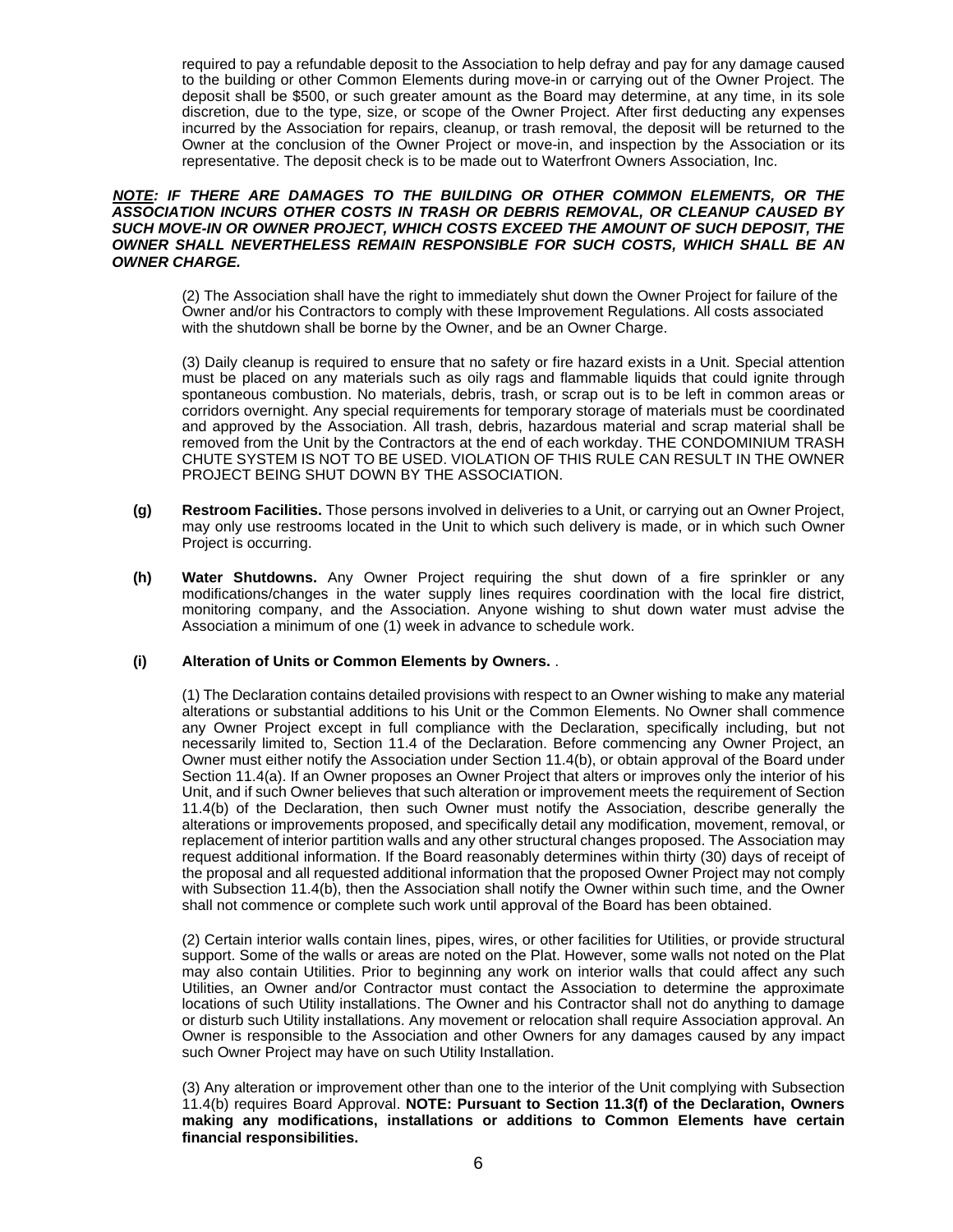#### **(j) License, Proof of Insurance.**

(1) Prior to commencement of work on an Owner Project, the Owner shall ensure that all Contractors have in force and have agreed to continuously carry during the period of construction, comprehensive general liability insurance with contractual liability coverage in the minimum amount of One Million Dollars (\$1,000,000), comprehensive auto liability insurance in the minimum amount of Five Hundred Thousand Dollars (\$500,000), combined single limits, and workperson's compensation insurance as required by State Law, and shall provide a Certificate of Insurance to the Association for each Contractor.

(2) The comprehensive general liability insurance policy and the comprehensive auto liability shall each name the Association and the Owner as additional insured's as their interest appear. Before commencing any work on the Owner Project, all of the Owner's Contractors shall furnish to the Association written proof of the insurance coverages in the form of insurance certificates in a form satisfactory to the Association. A minimum of thirty (30) days "Notice of Cancellation" to the Association is required and this shall be set forth in the certificate.

(3) In the event that any of the Owner's Contractors fail to have at the time of the commencement of construction and continuously carry during the course of the performance of their work on the Owner Project, the insurance herein provided, then, pursuant to Section 11.3(g) of the Declaration, the "Owner will be financially responsible for any resulting damage to persons or property not paid by the contractor's insurance or the contractor."

- **(k) Liens and Damages.** Pursuant to Section 11.4(d) of the Declaration, an Owner carrying out an Owner Project provides a broad indemnification to the Association, Developer, and all other Owners for any liability or damage to the Condominium Property, Association Property, the property of other Owners within their Units, expenses arising therefrom, and for any and all costs, claims, demands, causes of action, and expenses that may be related to any claim of lien, pursuant to Chapter 713 or otherwise, that may be asserted against anyone other than the Owner effecting such Owner Project, which arises out of or is in any way related to such Owner Project. If any lien pursuant to Chapter 713, Florida Statutes, is filed against any Condominium Property or Association Property other than the Unit of the Owner effecting the Owner Project, then such Owner shall cause all such other property to be released from such lien within ten (10) days of the filing such lien in the Public Records. Failure to effect such release within such time makes the Owner liable for damages and costs resulting therefrom. See Section 11.4(d) for more details.
- **(l) Protection of Association Property.** Owners effecting Owner Projects and their Contractors are responsible for protecting the walls, ceilings, doors, floors, and other common areas from damage. Extreme caution must be used in transporting materials and equipment. Pursuant to Section 11.4(d) of the Declaration, the Owner is responsible for any damage.

#### **(m) Construction Safety and Health Provisions.**

(1) Owners shall require in all contracts for implementing an Owner Project that the Contractor shall be in full compliance with the current requirements and regulations of the Occupational Safety and Health Act of 1970 ("OSHA"), Construction Safety Act of 1969 and OSHA Hazard Communication Standard for Construction of 1989, including all amendments thereto and standards and regulations which have been or shall be promulgated by the government authorities which administer such acts (the "Governmental Regulations").

(2) Each Contractor shall require and be directly responsible for compliance with the above Governmental Regulations and the requirements of Subsection (3) of this Section 10(m) by such Contractor or its agents, employees, material men and subcontractors. Such Contractors shall directly receive and be responsible for all citations, assessments, fines or penalties which may be incurred by reason of Contractor's failure or failure on the part of its agents, employees, material men or subcontractors to so comply.

Contractors shall indemnify, defend and hold harmless the Association and other Owners from any and all fines levied on the Association or such Owners for cited acts caused by any Contractors, its agents, employees, subcontractors or vendors.

(3) No alcohol or illegal drugs or substances shall be consumed on the Condominium Property by any of the Contractors' personnel. Contractors shall enforce this policy and none of their subcontractors, employees, or agents shall be allowed to work at the Condominium Property if they are, in the sole opinion of the Association (as determined by the Board, or the Board's designee), performing their work under the influence of alcohol or illegal drugs or substances. The Association shall have the right,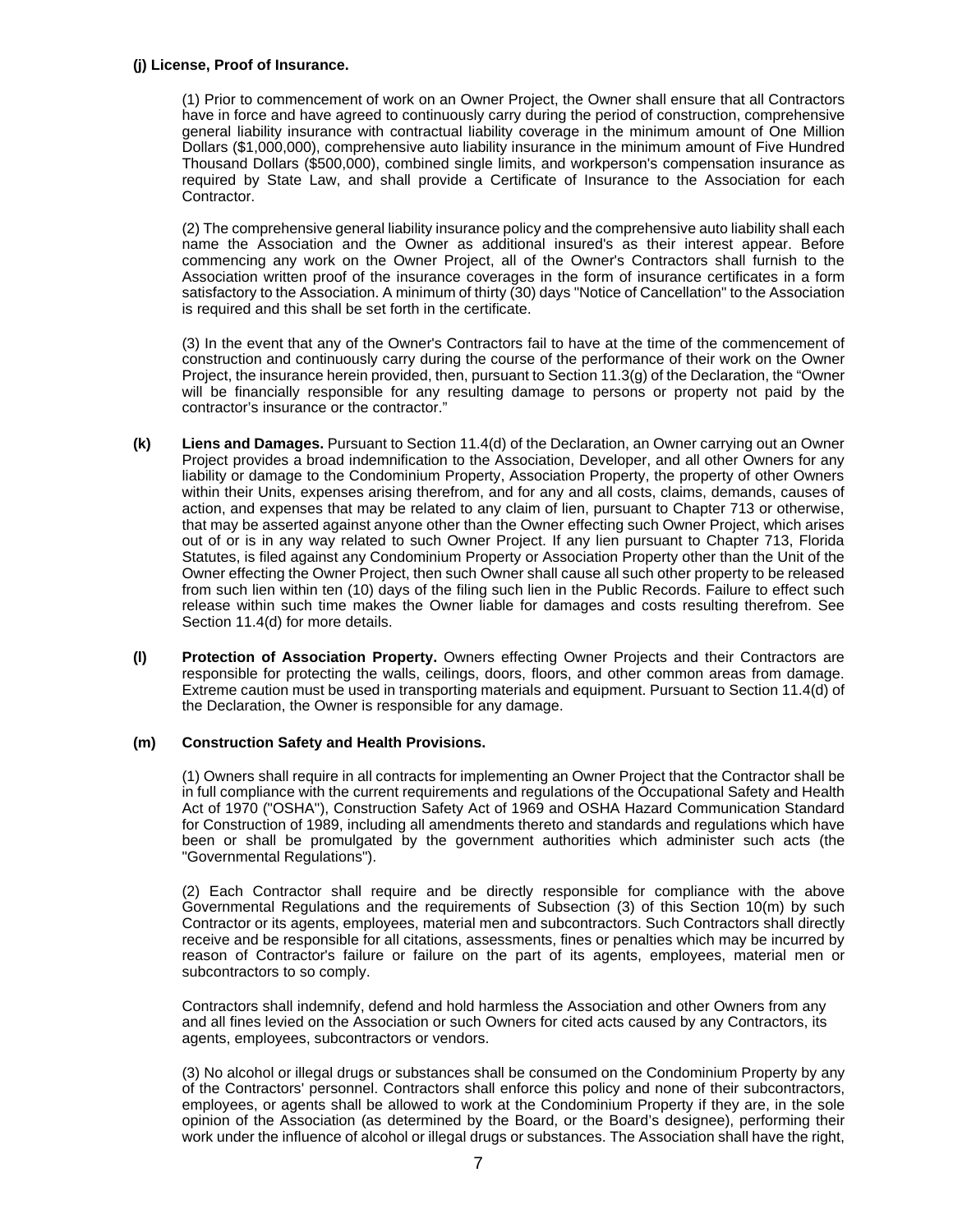on oral notice to the Contractors, to require immediate removal from the Condominium Property of any workmen of Contractors or subcontractors or vendors whom the Association designates, based upon the Association's opinion that such person is under the influence of alcohol or illegal drugs or substances. Furthermore, the Association may prohibit such individual from performing any further work on the project, in the Association's sole discretion.

- **(n) Subcontractors, Vendors Access.** All persons working on an Owner Project shall venture only into areas of the building directly related to their work requirements. Contractors shall be responsible for the security of all tools, materials, vehicles and vehicles contents. Any incident of vandalism or suspected theft shall be reported to the Association immediately.
- **(o) Storage of Materials.** All materials and equipment used for Unit improvements MUST be stored within the Unit. No items may be stored or left for any amount of time in elevator lobbies, walkways, ground level parking areas, etc.
- **(p) Sound Control Requirements.** Section 11.3(d) of the Declaration contains certain standards for sound impact transmission that must be met with respect to any proposed change in floor coverings or materials. Where existing floor coverings meeting such requirements will be replaced with materials of like kind and quality, no Board approval is necessary. All other changes in flooring will require approval of the Board. All requests for approval must be accompanied by a material specification sheet and laboratory sound test results, demonstrating that the flooring will, upon installation, have an impact insulation class as required by Section 11.3(d) of the Declaration. If testing is required to demonstrate or confirm compliance with the foregoing requirements, such testing shall be conducted, at the sole expense of the Owner requesting the approval, by a laboratory that adheres to ASTM standards

During the installation of flooring, it is imperative that contractors do not under cut doors to the unit beyond the recommended door limits. Any weather stripping removed at the time of cutting MUST be replaced. The Owner will be responsible for replacing any doors that do not meet local government requirements after the installation of flooring.

**(q) A/C Units.** In the event unit air conditioning units are run during modification work, air filters should be changed regularly. Accumulation of debris can damage coils and misuse can jeopardize equipment warranty.

#### **(r) Plumbing.**

(1) Relocation/addition of plumbing requiring core drilling is not permitted.

(2) Removal and re-set of existing plumbing fixtures (flooring installation or replacement of fixture) should be performed by a licensed plumber. Wax rings improperly set can cause leakage to the unit below and result in unnecessary damages and expense.

(3) The refrigerator or other appliances with water lines should be reinstalled by a professional if removed during flooring installation.

(4) Accessing lower unit(s) to perform plumbing modifications must be according to the Declaration.

**(s) Fire Safety System.** Those Contractors authorized to perform fire sprinkler work may only perform the shutdown or the relocation of fire sprinklers. Prior approval must be obtained by the Association and arrangements made through the Association for the water shut down scheduling. This also includes installation of built in units necessitating sprinkler head alterations.

#### **(t) Smoke Detectors/Speakers-Units.**

(1) During the installation of flooring, drywall alterations, and similar work, smoke detectors can be falsely activated and damaged by dust. Special care must be taken to protect these devices during the improvements.

(2) The auditory speakers are part of the fire safety system and must not be removed for painting or general aesthetics by any Contractor.

(3) The fire sprinklers may not be painted. Overspray may cause damage to sensors and necessitate the replacement of sprinkler at Owner's expense.

(4) Contractors tampering with the safety systems in the building are subject to back charges for damages and Owners will be financially responsible for any necessary repairs.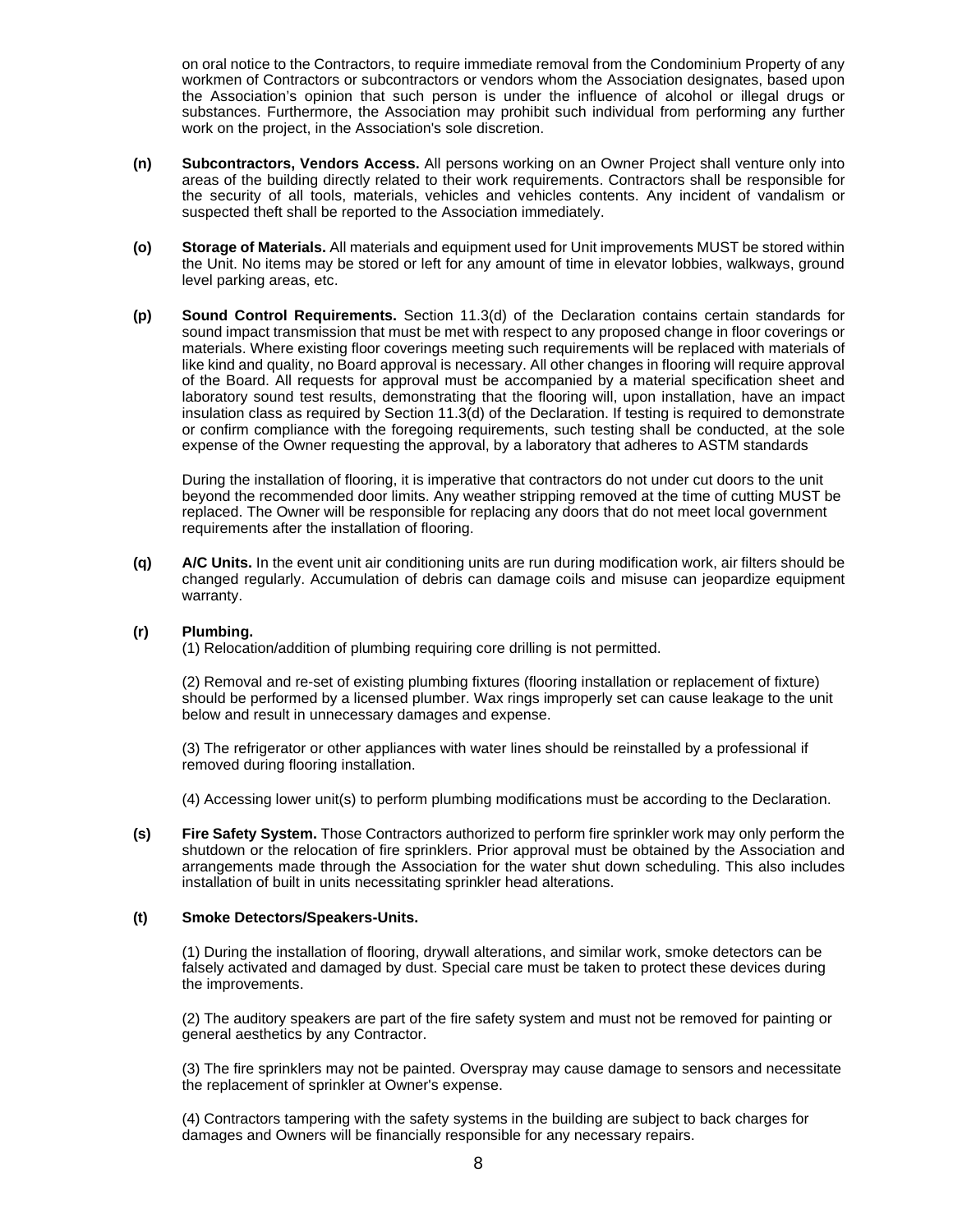**(u) Concrete Core Drilling Is Not Permitted.** Due to the presence of post tension cables within the floor and ceiling concrete slabs, the concrete shall in no manner be disturbed, including installing small anchors.

## **(v) Working Within Common Areas is not Permitted.**

This includes cutting of moldings, carpeting, etc. and work on walkways, drives, Covered Parking Spaces, and open parking areas..

SMOKING is prohibited in all common areas and vicinity of hazardous conditions.

- **(w) Prohibited Work.** The Owner shall ensure that no work will be performed by any of their Contractors that will modify any building system or change any building fire rating or otherwise violate any of the restrictions or regulations contained in these Improvement Regulations. The Owner shall be fully responsible to the Association for any and all violations of these Improvement Regulations. The Association shall be notified in advance of any planned modifications of life support systems and the mechanical/electrical systems in the Unit. Should any unplanned requirement for a system modification arise during the alteration process, the Association shall be notified prior to making the modification.
- **(x) Safety.** All Contractors shall take all reasonable precautions for the safety of, and shall provide all reasonable protection to prevent damage, injury or loss to all employees performing any part of an Owner Project, Contractors shall exercise the utmost care in the usage or storage of flammable or other hazardous materials or equipment used in the performance of work.

Please remember, any lack of cooperation will only serve to delay the completion of the improvements being performed. It is the intent of these Improvement Regulations to facilitate the process of improvements while minimizing the inconvenience to other Owners and work in progress, and at the same time minimize the possibility of damages throughout the property and maintain a safe working environment.

**11. MOVE-IN, MOVE-OUT, AND DELIVERY REGULATIONS.** The following regulations shall apply to Owners and other Occupants moving into or out of a Unit, or the delivery of furniture, appliances, or other articles of significant size.

- **(a)** All move-in, move-outs, and deliveries (including furniture deliveries) must be scheduled with the Association, or the management company, if there is a management company. Only one move may be scheduled at a time.
- **(b)** On-site maintenance personnel must be contacted by moving/delivery companies upon their arrival at the Condominium.
- **(c)** Move-in, move-out, and delivery staff must inspect condition of property and report any existing damage to on-site maintenance personnel prior to unloading.
- **(d)** Elevator pads must be installed in the elevator cab prior to move-in/delivery.
- **(e)** Any damage as a result of the move-in, move-out, or delivery will be billed to the unit owner taking delivery.
- **(f)** It is strongly recommended that move-in, move-out, and delivery personnel visit the Condominium and inspect the site conditions and access available prior to arrival. It is recommended that the Owner or other Occupant accompany the move-in/delivery personnel.

# **(g) NO TRACTOR TRAILERS (SEMI TRUCKS) ARE ALLOWED.**

## **12. RULES REGARDING OWNER PARTICIPATION AT ASSOCIATION MEETINGS.**

- **(a) Attendance at Board and Committee Meetings.** Every Owner shall have the right to attend Board and Committee Meetings except as may be provided by law. No person other than an Owner may be permitted to attend such meetings, except for persons invited or permitted to attend by the Board or committee.
- **(b) Participation at Meetings.**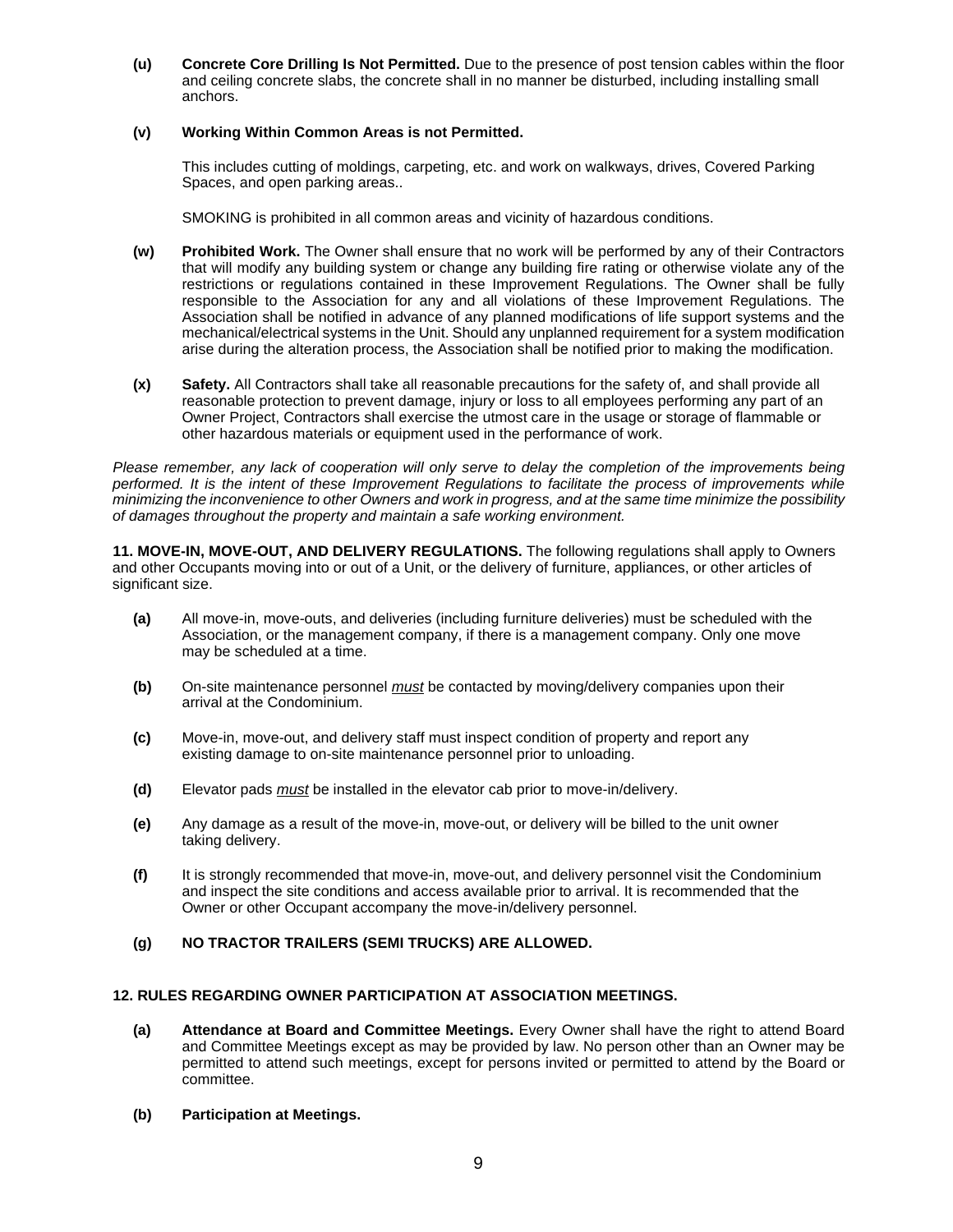(1) Every Owner shall have the right to participate in meetings of the Board and Committees, to the extent required and permissible under applicable law, subject to the rules contained herein.

(2) Statements by Owners at meetings shall be restricted solely to agenda items. No other statements shall be permitted, except as may be authorized by the chairperson or a committee, in his, her, or its sole discretion.

(3) An Owner may speak only once on each agenda item and the Owner statement shall not exceed three (3) minutes. The chairperson of the meeting shall give the floor to any Owner desiring to speak subsequent to the calling of the agenda item, and prior to the discussion and vote of the Board or committee, as applicable, upon the agenda item. After each Owner has had an opportunity to speak, the chairperson shall announce that the Owner statements are concluded, thereby ending Owner discussion on, or participation with respect to, that agenda item.

(4) Owners may not make or second motions, may not participate in the discussions after Owner discussion is concluded on that subject, and may not vote.

(5) Owners shall have the right to attend and speak at meetings of the members of the Association, but statements by Owners at such meetings shall be restricted solely to agenda items and other matters that may properly come before the Association meeting. An Owner will be permitted to speak only once on each agenda item, or any other topic brought before the membership, and the Owner's statement shall not exceed three (3) minutes. The chairperson of the meeting shall open the floor to Owner statements subsequent to the calling of the agenda item, and prior to the vote of the Owners upon the agenda item.

(6) Any Owner wishing to video or audio tape a meeting of Members, the Board, or a committee must comply with these provisions.

- (a) Audio and video equipment and devices that Owners are authorized to use at any such meeting must not produce any distracting sound or light emissions.
- (b) Audio and video equipment will be assembled and placed in a location that is acceptable to the Board or the committee before the beginning of the meeting.
- (c) Anyone video taping or recording a meeting will not be permitted to move about the meeting room in order to facilitate the recording.
- (d) At least twenty-four (24) hours advanced written notice will be given to the Board by any Owner desiring to use any audio or video equipment to record a meeting.

**13. PROVISIONS FOR OWNER INQUIRIES AND ASSOCIATION'S OBLIGATION TO RESPOND:** When an Owner files a written inquiry by certified mail with the Board of Directors, the Board shall respond in writing to the Owner within thirty (30) days of the receipt of the inquiry. The Board's response shall either (a) give a substantive response, (b) notify the inquirer that a legal opinion has been requested, or (c) notify the inquirer that advice has been requested from the Division of Florida Condominiums, Timeshares, and Mobile Homes. If advice has been requested from the Division, the Board shall provide a written substantive response to the inquirer within ten (10) days of receipt of the advice. If a legal opinion is requested, the Board shall provide a written substantive response to the inquirer within sixty (60) days of receipt of the inquiry. The Association shall not be obligated to respond to more than one (1) written inquiry from an Owner filed by certified mail in any given 30-day period. Any additional inquiry or inquires shall be responded to in the subsequent 30-day period or periods. Provided, however, that this Section shall be subject to any changes in time periods or otherwise that may be provided by the Amended Act.

14. HOLIDAY DECORATIONS: Holiday wreaths are allowed on Unit front doors as follows - see Declaration 12.8:

- a) Only wreaths are allowed
- b) Wreaths may be displayed from the last week in November through the second week in January
- c) Limit of one wreath per door (Units with two entry doors are allowed two wreaths)
- d) Only non-religious themes.
- e) Maximum 20" diameter per wreath.
- f) Wreaths may include battery operated clear lights only with continuous illumination (no blinking).
- g) Illumination may be used between 5:00 pm and 10:00 pm.
- h) No sound or music.
- i) Wreaths may be attached with a door hanger or any other method that will not create holes or other damage to the door (i.e., nails, tacks, staples, or similar methods may not be used).
- j) Any decoration-related damage to the unit door or any other common element will be repaired/replaced by the association per the Declaration of Condominium 11.1.(e) and the unit owner will be held responsible for the cost.